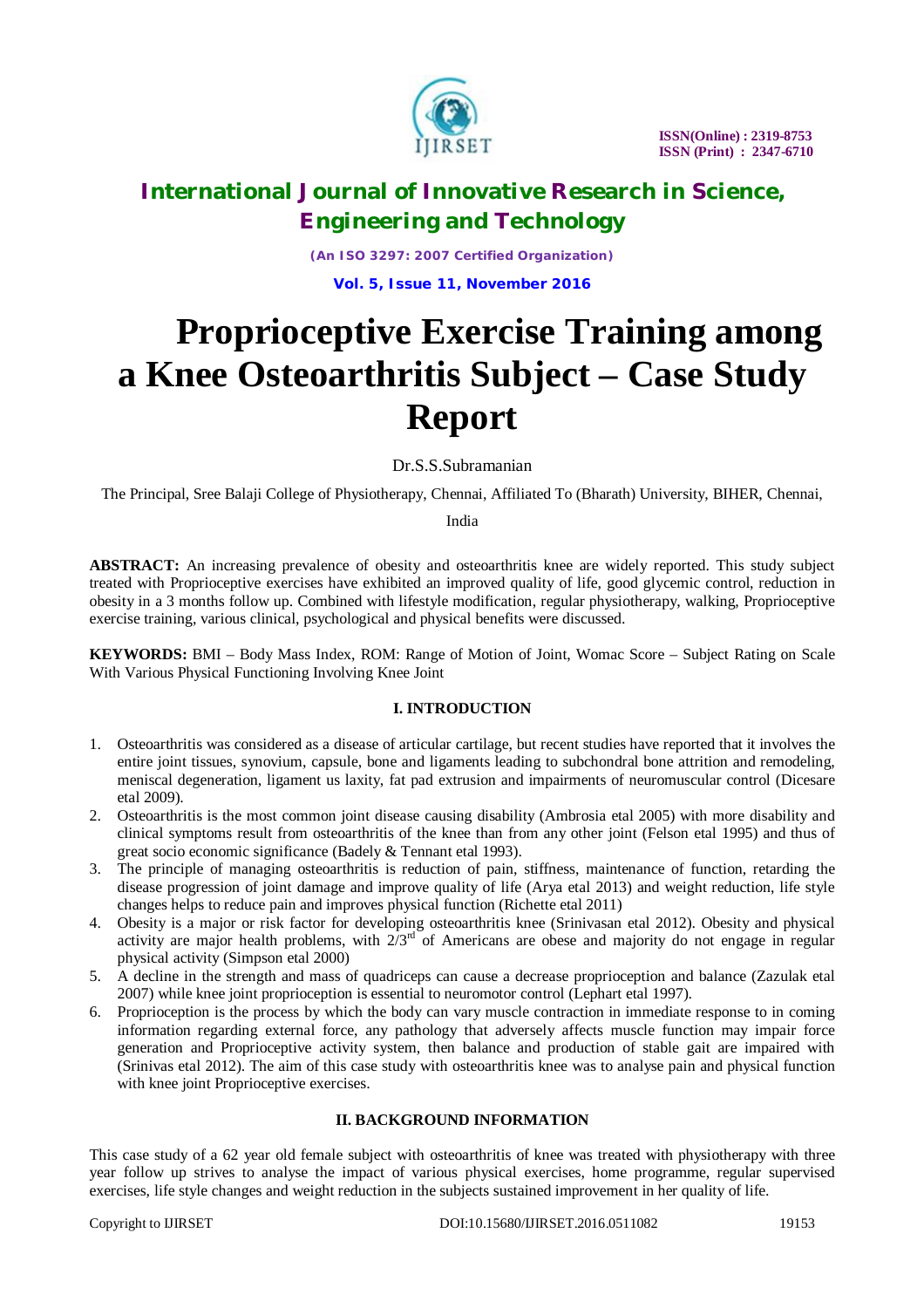

*(An ISO 3297: 2007 Certified Organization)*

# **Vol. 5, Issue 11, November 2016**

## **C/O**

Pain in left knee, increasing with floor level activities, walking and change of postures

Anthropometric and Physical parameters:<br>Height: 156 cm Resting Heart Rate: 90 Resting Heart Rate: 90/mt Weight: 63 kg

Blood Pressure:  $124 / 86$ mm/Hg BMI:  $25Kg/m^2$ 

Past medical history of the subject includes having undergone closed heart surgery for PDA, when she was 7 years old, presently she is a hypertensive, diabetic, thyroid disorder, hypertensive, diabetic, hyper lipedemia and is medically treated with tablet thyronorm, T. Losar, Glycomet 500 mg, atorva 10 mg. X-ray in standing has revealed decreased joint space in both knee joints left> right with osteophyte formation, she was treated with a course of interferential therapy elsewhere and is attending this center for her knee rehabilitation from 18 -01-2016

# **O/E**

- Exaggerated lumbar lordosis, with weak spinal and abdominal muscles
- Hip joints were fully mobile but motor power of extensors and abductors were 3/5
- Bilateral genu recurvatum and flexion beyond  $90^0$  was painful on left knee with right active ROM was  $0^0$ -105<sup>0</sup>
- − Bilateral Vastus Medialis lag positive
- − Ambulant unaided with mild antalgic gait
- Left knee laxity positive with special tests for anterior cruciate ligament, posterior Cruciate ligament, menisci were negative.

# **III. PROVISIONAL DIAGNOSIS**

#### Obesity, bilateral Osteoarthrosis of knee joints

#### **Treatment Given:**

- i. Weight reduction exercises using Physioball
- ii. Strengthening of both, hips knees and core muscles
- iii. Proprioceptive exercises to both lower extremities

**Set:** 12 Exercises, gradual progression of exercises were done with increase in repetition and holding period, each session lasting for 30-35 minutes

## **Prognosis:**

Within 3 months period of thrice a week session, this subject has shown the following results:

## **Results of pre and post ROM, Womac Score, BMI, Waist Circumference**

|      | Waist<br>Circumference | BMI $\text{kg/m}^2$                                               | Womac<br>score % | <b>ROM</b>    |               |
|------|------------------------|-------------------------------------------------------------------|------------------|---------------|---------------|
|      | Cm                     |                                                                   |                  | Right         | Left          |
| Pre  | 88                     | Height: 156 cm<br>Weight: $63 \text{ kg}$ ,<br>$25 \text{Kg/m}^2$ | 59               | $0^0 - 105^0$ | $0^0 - 90^0$  |
| Post | 76                     | 58 Kg, $21$ Kg/m <sup>2</sup>                                     | 19               | $0^0 - 120^0$ | $0^0 - 110^0$ |

## **IV. DISCUSSION**

The subject after 3 months of therapy was instructed to walk regularly, keep body weight in control and continue a set of home exercises to report to center once in every 15 days for review to sustain the progress achieved. The purpose of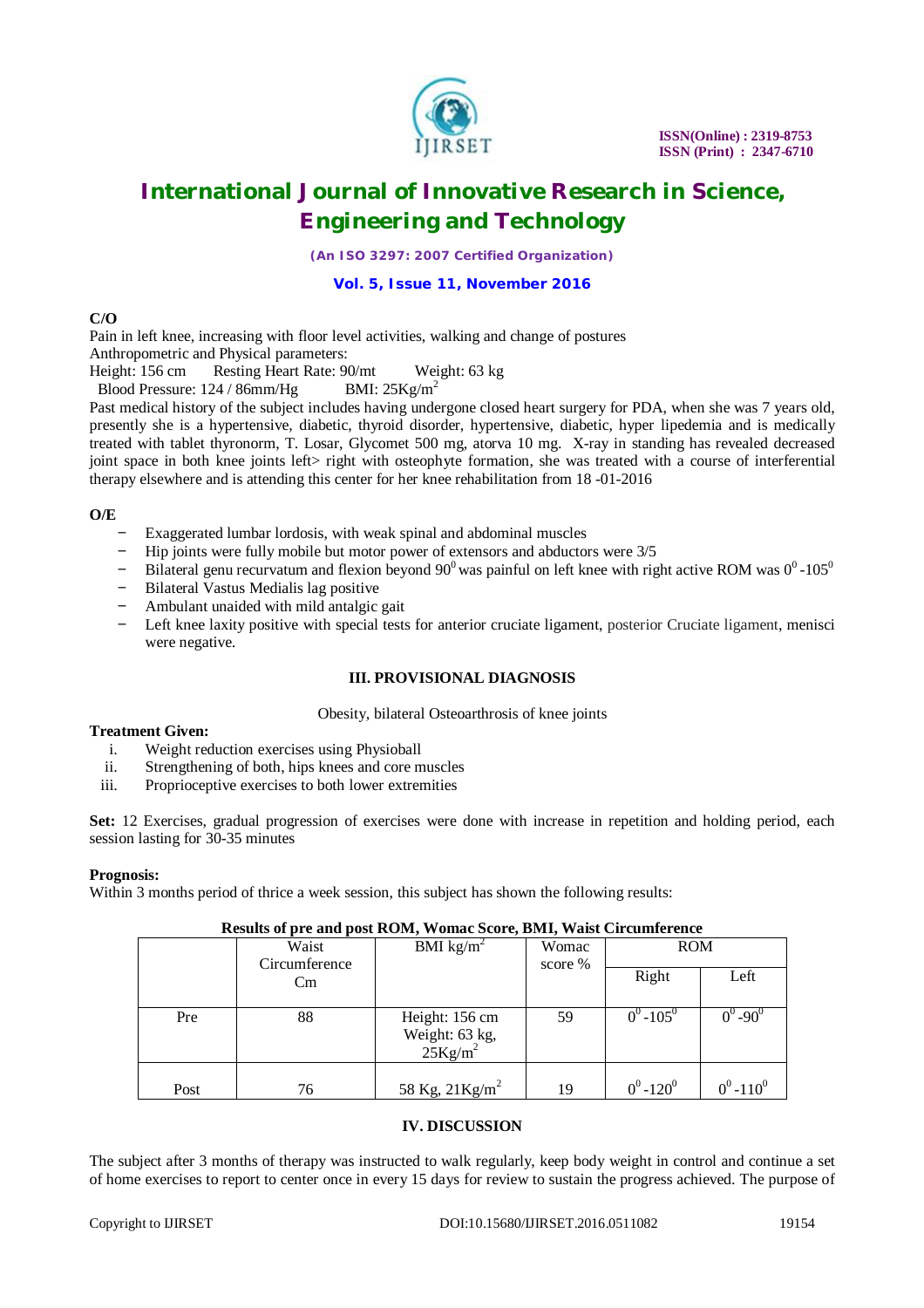

*(An ISO 3297: 2007 Certified Organization)*

# **Vol. 5, Issue 11, November 2016**

this study was to analyse the outcome whether be extended to other patients with Osteoarthrosis and the possible mechanism for the positive prognosis this subject was able to achieve:

- a) Reduction in body mass index
- b) Drop in waist circumference
- c) An improved womac score
- d) An increased range of motion in knee joints
- e) A better gait pattern
- f) Regular walking for 25-30 minutes daily
- g) Glycemic control has improved with hba<sub>1</sub>c at 6% from 6.8%
- h) Impact of Proprioceptive exercises on quality of life.
- **1.** Weight reduction is quite effective among osteoarthritis knee, which reduces pain and improves physical function, with life style changes must be continued throughout life (Richette 2011). **A drop in body weight by 5kg and waist circumference by 8 cm this subject has an improved pain and physical function in line with the above study.**
- **2.** An improved womac score and active ROM were reported in a study of two weeks using Proprioceptive exercises among osteoarthritis knee subjects (Srinivas etal 2012) **womac score of this subject has improved from 59%to 19%.**
- 3. Subjects with osteoarthritis knee have difficulty with activities of daily living such as walking, stair liming and housekeeping, and commonly have a number of coexisting. Obesity related disorders such as heart disease, hypertension and diabetes (Reeuwri etal 2010). **This subjects being a type II diabetic on medication with regular physiotherapy hba1c has improved from 6.8% to 6%, an improved lipid profile and good control on hypertension, which are added benefits along with an improved obesity and functional means from having osteoarthritis knee.**
- 4. The quadriceps muscle strength in patient who with osteoarthritis knee has been seen to be consistently lower due to disease atrophy secondary to joint pain (Baker etal 2001 & Srinivas 2012) with possible decrease in proprioception and balance (Zazulayk etal 2007). Various studies have recorded the effects of an exercises regime on quadriceps strength and Proprioceptive activity and disability in patients with knee osteoarthritis (Thomas etal 2002). In patients with osteoarthritis knee, deficits in knee joint Proprioceptive activity were recorded (Koralewiz and Eng 2000) and few studies have demonstrated link between Proprioceptive impairment to pain and physical function (Pail etal 1997)have found decrease in pain among osteoarthritis knee to improve proprioception. **This study subject who was treated mainly with Proprioceptive exercises using Physioball has shown an improved physical function as reflected in the womac score by more than 30% improvement.**

## **V. CONCLUSION**

Benefits of weight reduction with exercises, when coupled with Proprioceptive exercise training can be more effective in reducing the pain, promoting physical function and improving associated medical condition are prudent as inferred from this original case study. Further studies with larger sample sizes, other variables such as vibration exercises, electrical modalities are recommended, limitations of this study being unable to measure exclusive impact of Proprioceptive training among osteoarthritis knee.

#### **REFERENCES**

- 1. Di Cesare P, Abramson S, Samuels J. Pathogenesis of osteoarthritis. In: Firestein GS, Kelley WN, eds. Kelley's Textbook of Rheumatology.8th ed. Philadelphia, Pa.: Saunders Elsevier; 2009: 1525-40.
- 2. D'Ambrosia RD. Epidemiology of osteoarthritis. Orthopedics. 2005 Feb;28(2 Suppl):s201-5.
- 3. Felson DT, Zhang Y, Hannan MT, Naimark A, Weissman BN, Aliabadi P, Levy D. The incidence and natural history of knee osteoarthritis in the elderly. The Framingham Osteoarthritis Study. Arthritis Rheum. 1995 Oct; 38(10):1500-5.
- 4. Badley EM<sup>1</sup>, Tennant A. Impact of disablement due to rheumatic disorders in a British population: estimates of severity and prevalence from the Calderdale Rheumatic Disablement Survey. Ann Rheum Dis. 1993 Jan; 52(1):6-13.
- 5. RK Arya, Vijay Jain. Osteoarthritis of the knee joint: An overview. JIACM 2013; 14(2): 154-62.